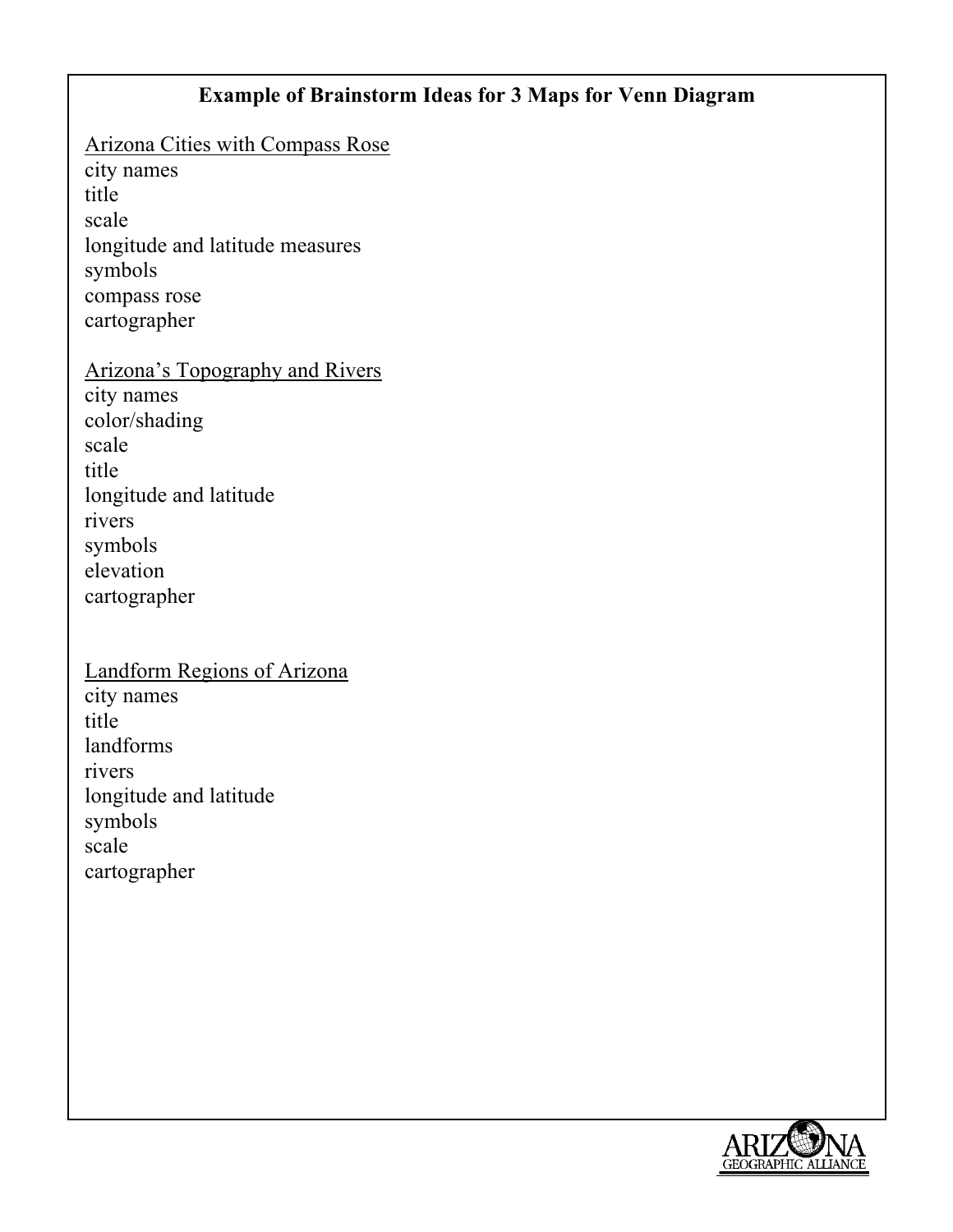#### Name

# **Arizona Cities Map--Measuring Distances**

Using the scale on the Arizona Cities Map, measure the distances in **miles** between the following cities. Measure from the center of the triangles that represent the cities given.

1. St. Johns to Winslow

- 2. Casa Grande to Ajo
- 3. Quartzsite to Yuma
- 4.Tucson to Tombstone
- 5. Globe to Payson
- 6. Tombstone to Douglas
- 7. Flagstaff to Page

BONUS:

If I traveled directly from Phoenix to Payson to Winslow to Page, how many miles have I traveled?

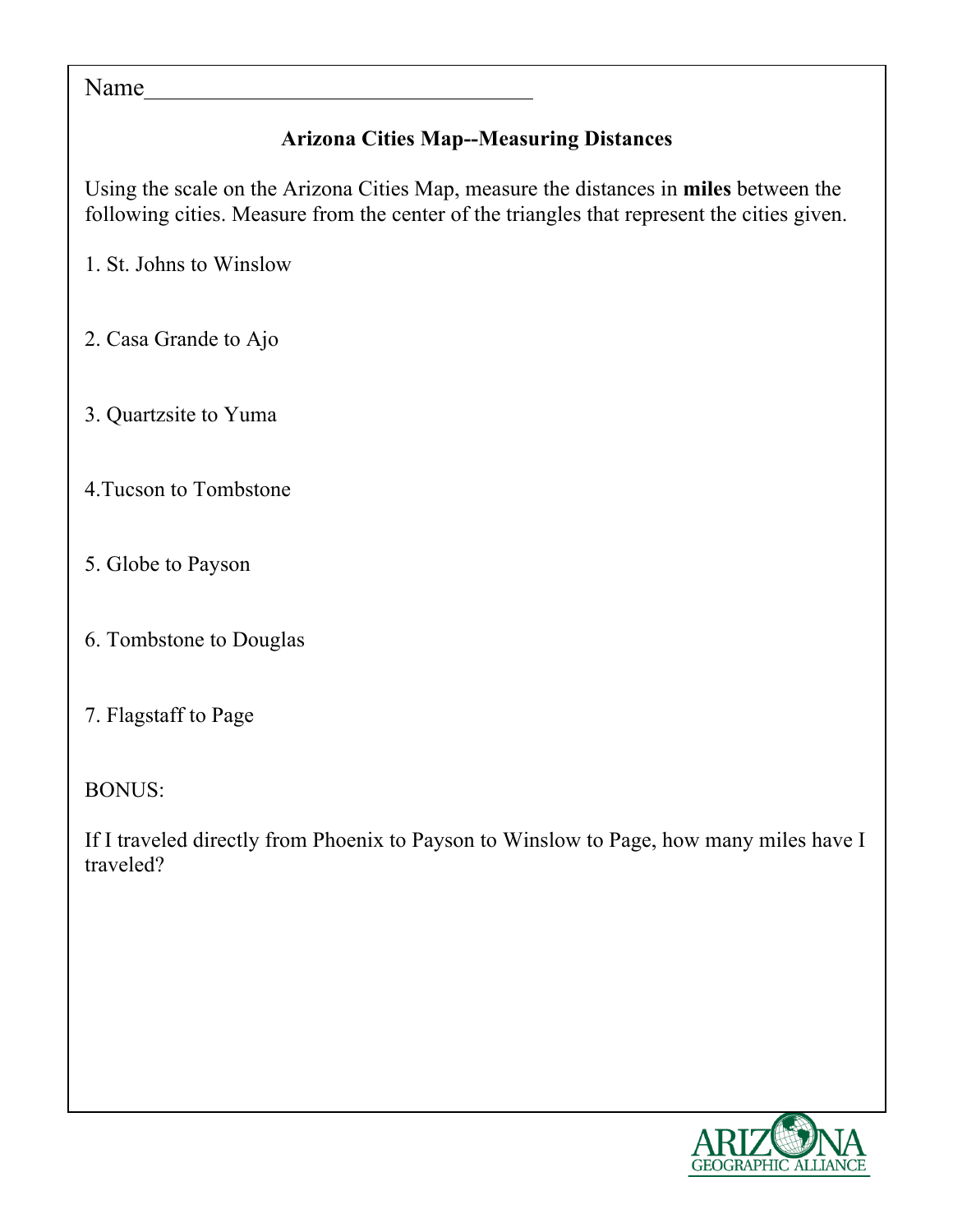### **Arizona Cities Map--Measuring Distances Answer Key**

Measure the distances in miles:

1. St. John's to Winslow *85 miles*

2. Casa Grande to Ajo *75 miles*

3. Quartzsite to Yuma *75 miles*

4. Tucson to Tombstone *70 miles*

5. Globe to Payson *80 miles*

6. Tombstone to Douglas *30 miles*

7. Flagstaff to Page *120 miles*

BONUS:

If I traveled directly from Phoenix to Payson to Winslow to Page, how many miles have I traveled?

*270 miles*

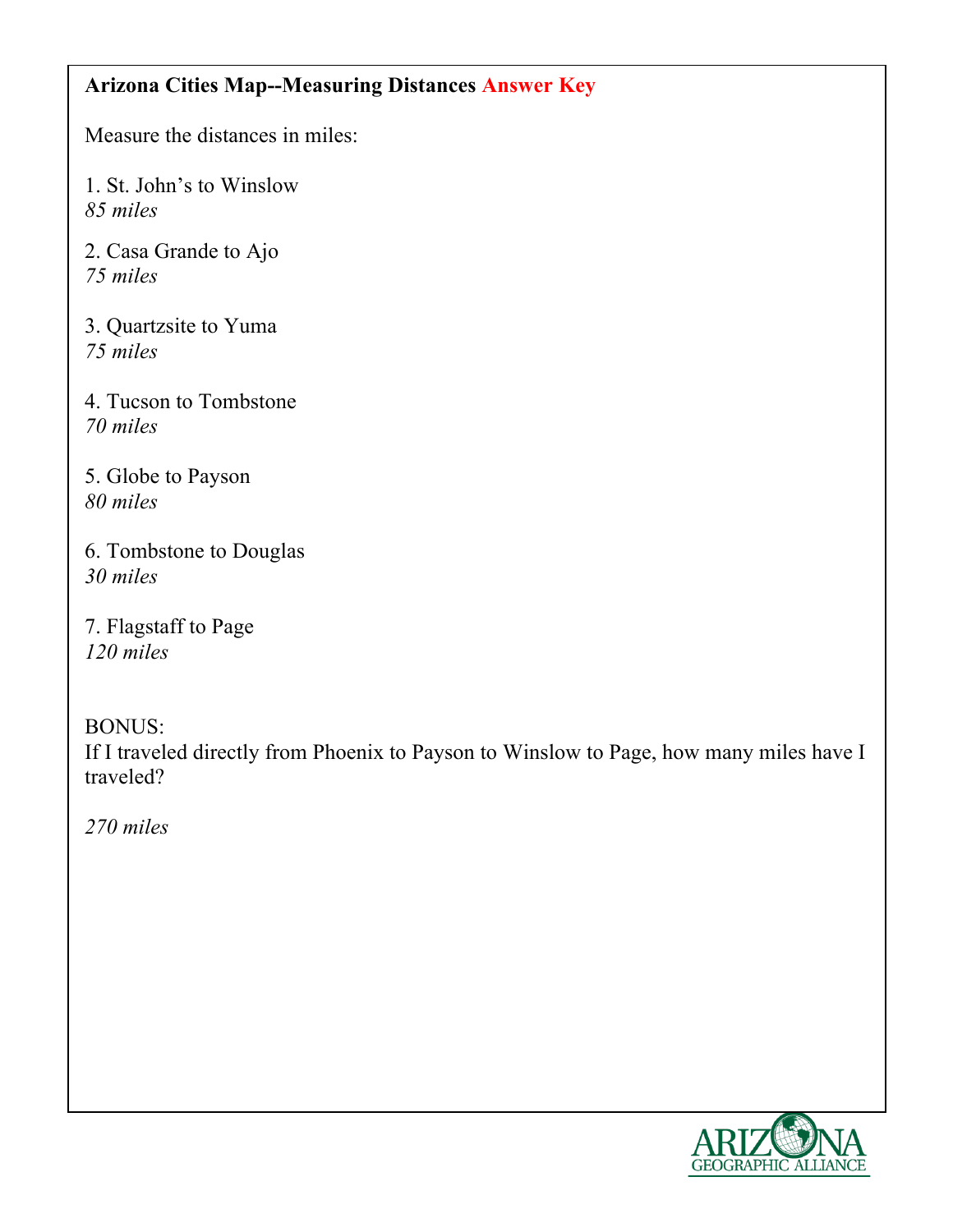#### Name

## **Arizona Cities Map—Determining Directions**

Using the Arizona Cities with Compass Rose map, decide the direction you will go as you travel to each city. Write the direction next to the city. Take the most direct route to each city listed.

In which direction are you headed when traveling through these cities:

| 1. Willcox to Safford            |
|----------------------------------|
| 2. Safford to Globe              |
| 3. Globe to Payson               |
| 4. Payson to Page                |
| 5. Kingman to Page               |
| 6. Page to St. Johns             |
| 7. St. John's to Prescott        |
| 8. Prescott to Lake Havasu City  |
| 9. Lake Havasu City to Gila Bend |
|                                  |

10. I am in Morenci. If I travel north, to what city will I come?

11. I am in Yuma and traveling northeast. Name three cities through which I might drive.

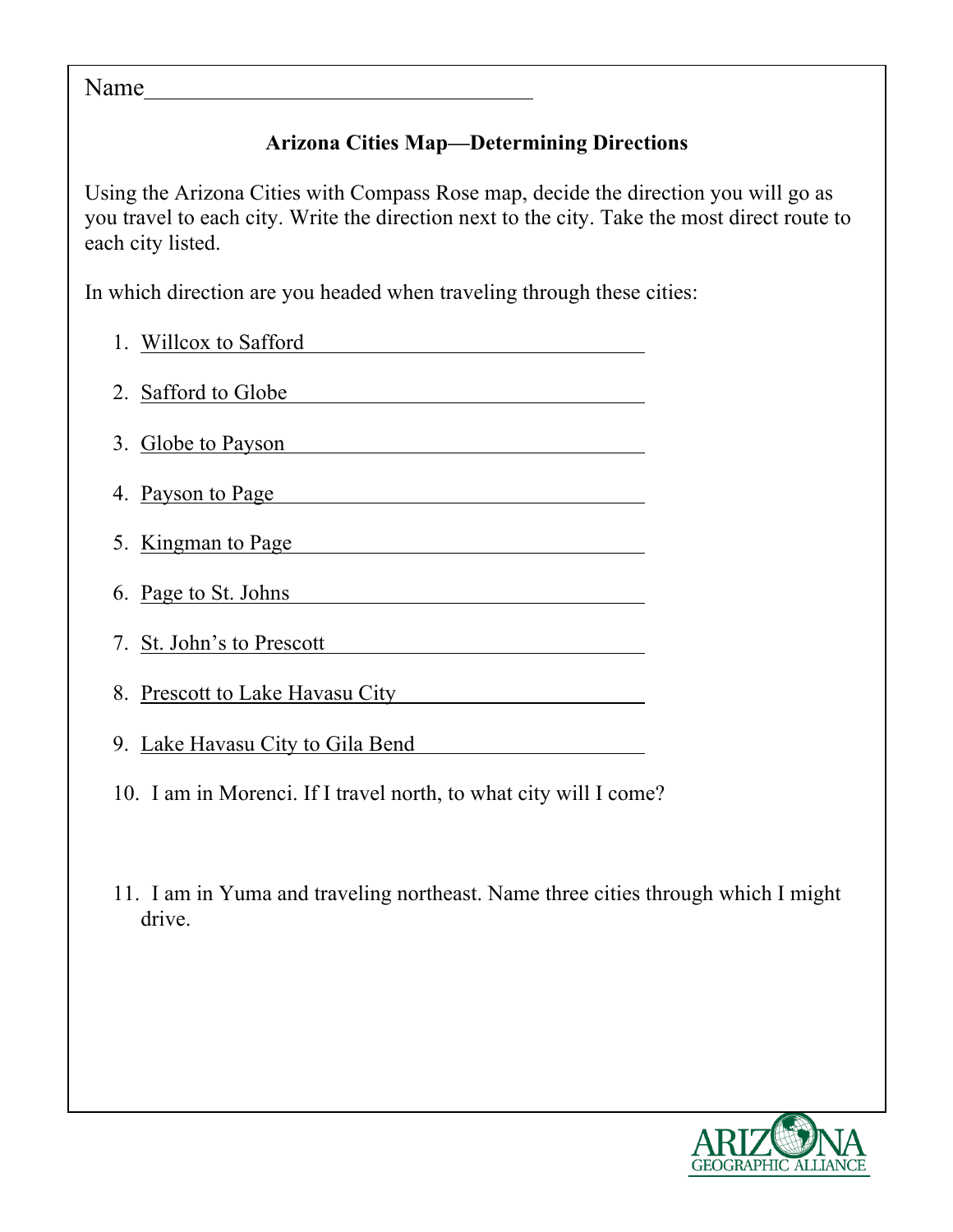### **Arizona Cities Map—Determining Directions Answer Key**

Using the Arizona Cities with Compass Rose map, decide the direction you will go as you travel to each city. Write the direction next to the city. Take the most direct route to each city listed.

In which direction are you headed when traveling through these cities:

| 1. Willcox to Safford            | N         |   |    |  |
|----------------------------------|-----------|---|----|--|
| 2. Safford to Globe              | <b>NW</b> |   |    |  |
| 3. Globe to Payson               | NW        |   |    |  |
| 4. Payson to Page                | N         |   |    |  |
| 5. Kingman to Page               | <b>NE</b> |   |    |  |
| 6. Page to St. Johns             | <b>SE</b> |   |    |  |
| 7. St. John's to Prescott        |           | W |    |  |
| 8. Prescott to Lake Havasu City  |           | W |    |  |
| 9. Lake Havasu City to Gila Bend |           |   | SE |  |

10. I am in Morenci. If I travel north, to what city will I come? **St. Johns**

 I am in Yuma and traveling northeast. Name three cities through which I might drive. Possible answers: **Quartzsite, Gila Bend, Phoenix, Payson**

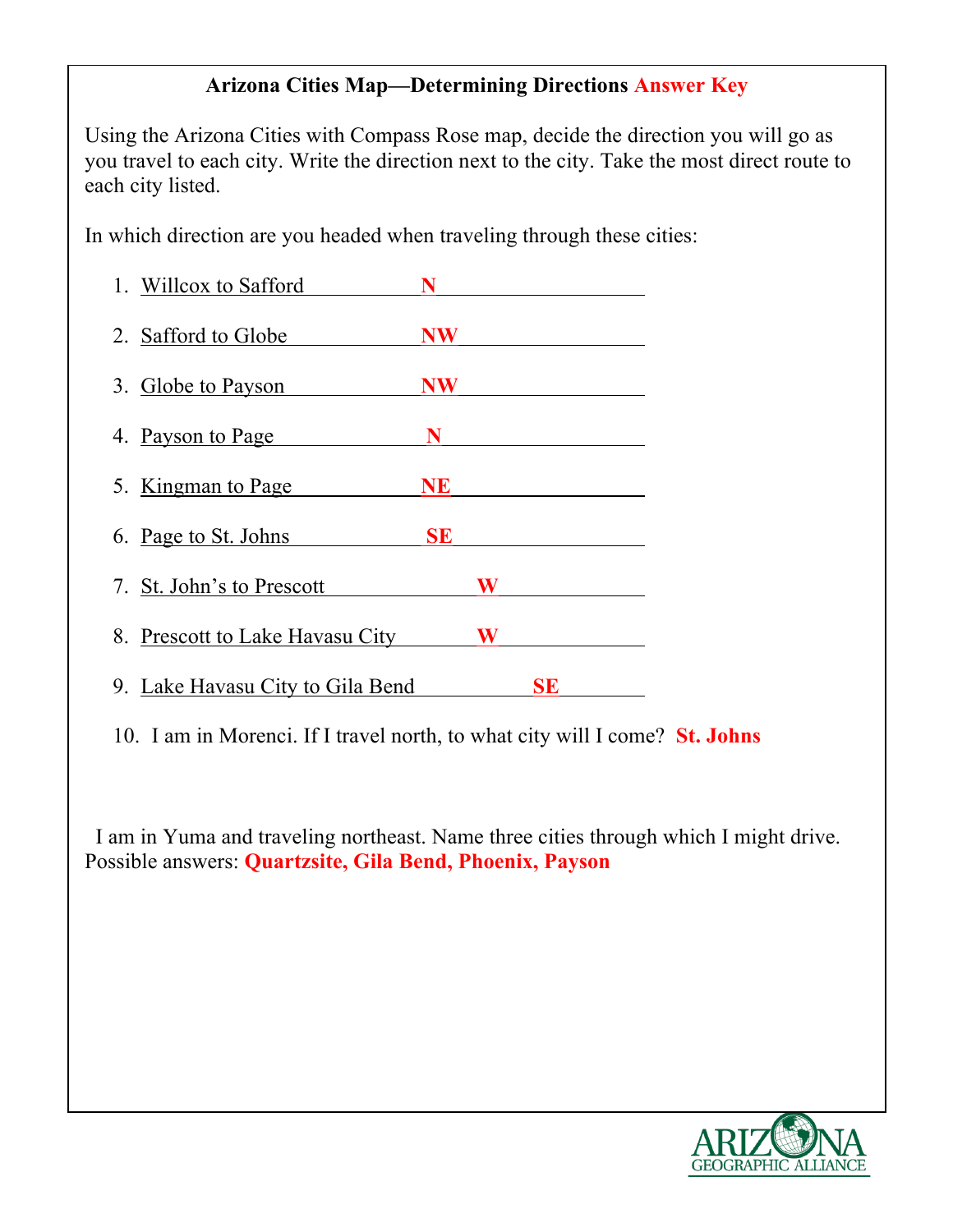Name

# **Arizona's Topography and Rivers Map—Determining Elevation**

Use the Arizona's Topography and Rivers map to determine the elevation of the following cities.

- 1. What is the elevation in Flagstaff?
- 2. What is the elevation in Yuma?
- 3. What is the elevation in Tucson?
- 4. What is the elevation in Phoenix?
- 5. What is the elevation surrounding the Gila River from Yuma to Phoenix?

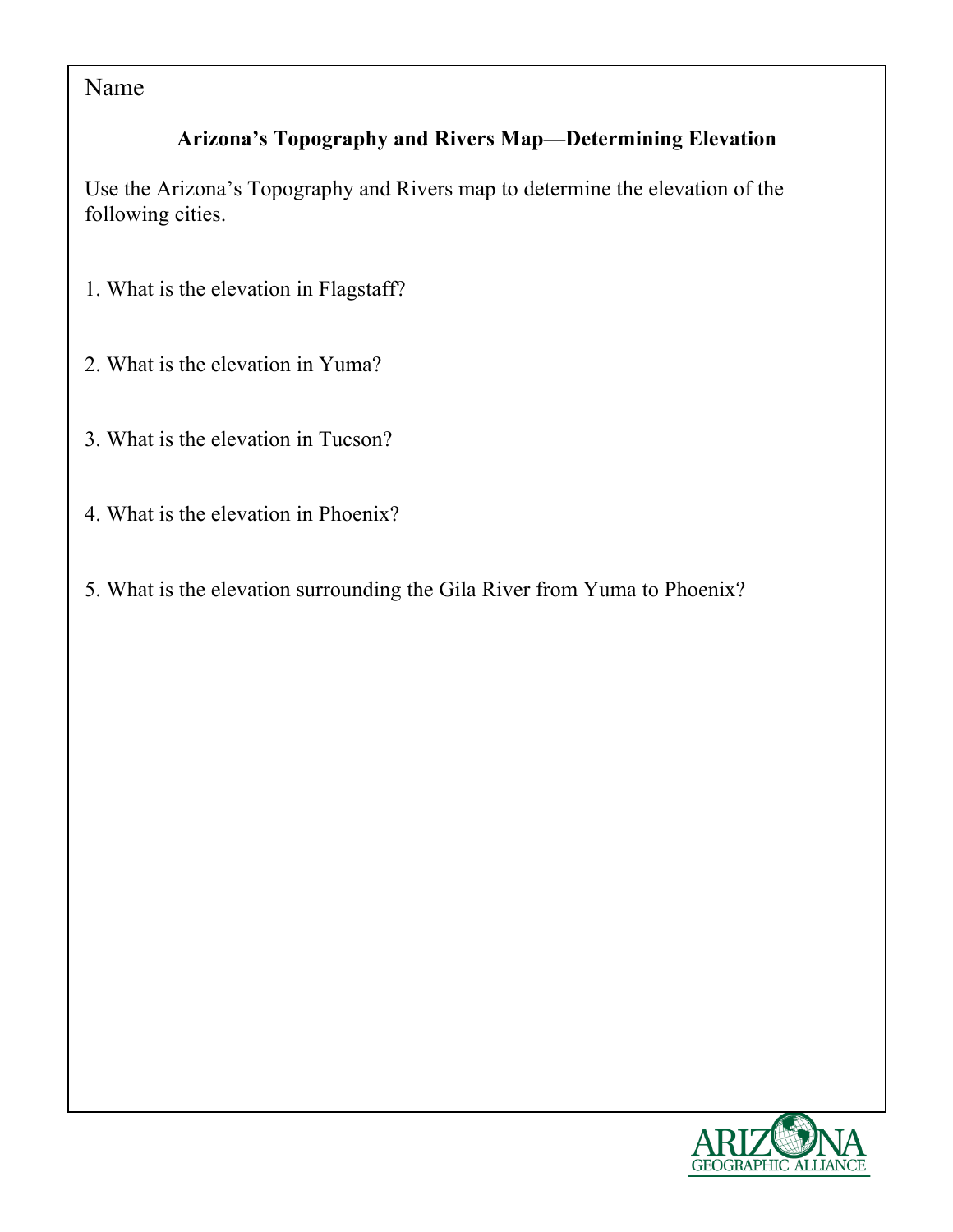## **Arizona's Topography and Rivers Map—Determining Elevation Answer Key**

1. What is the elevation in Flagstaff? *5000-8000 ft.*

2. What is the elevation in Yuma? *0-1000 ft.*

3. What is the elevation in Tucson? *1000-5000 ft.*

4. What is the elevation in Phoenix? *1000-5000ft.*

5. What is the elevation surrounding the Gila River from Yuma to Phoenix? *0-1000 ft.*

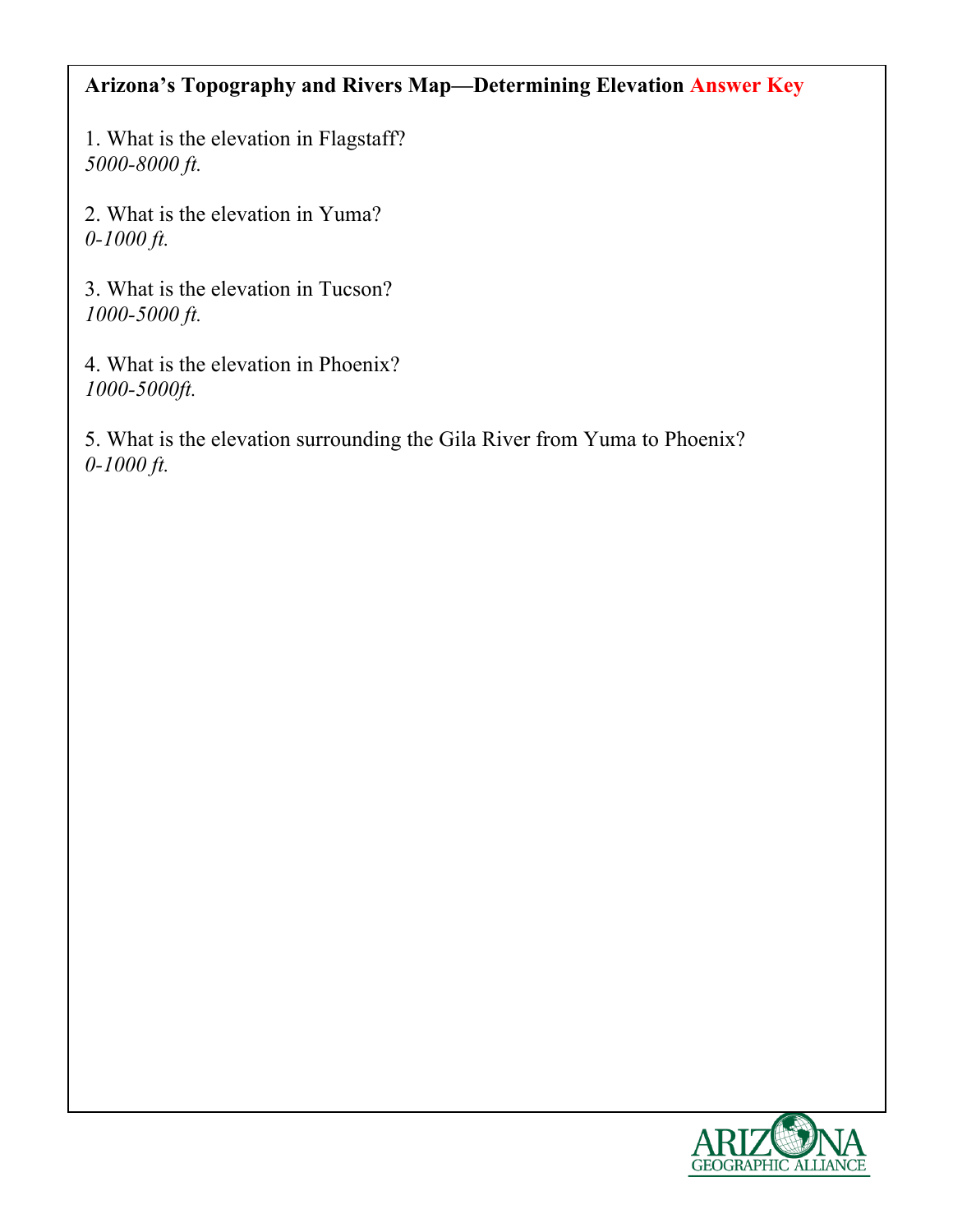#### Name\_\_\_\_\_\_\_\_\_\_\_\_\_\_\_\_\_\_\_\_\_\_\_ **Map Reading Assessment**

Using the Arizona's Cities with Latitude and Longitude map (no compass rose) complete the following questions:

- 1. Which city is northeast of Phoenix?
	- a. Tucson
	- b. Kingman
	- c. Winslow
- 2. Which city is southwest of Payson?
	- a. St. John's
	- b. Quartzsite
	- c. Safford
- 3. Which city is northwest of Casa Grande?
	- a. Lake Havasu City
	- b. Page
	- c. Ajo
- 4. If I travel from Ajo to Globe, what direction will I go?
	- a. southeast
	- b. northeast
	- c. northwest
- 5. What direction will I travel to go from Willcox to Nogales?
	- a. southeast
	- b. northeast
	- c. southwest

6. What direction will I travel to go from St John's to Prescott?

- a. west
- b. east
- c. southeast

7. What city is about 100 miles north of Tombstone?

- a. Globe
- b. Morenci
- c. St. John's
- 8. What city is about 120 miles northwest of Ajo?
	- a. Quartzsite
	- b. Yuma
	- c. Nogales